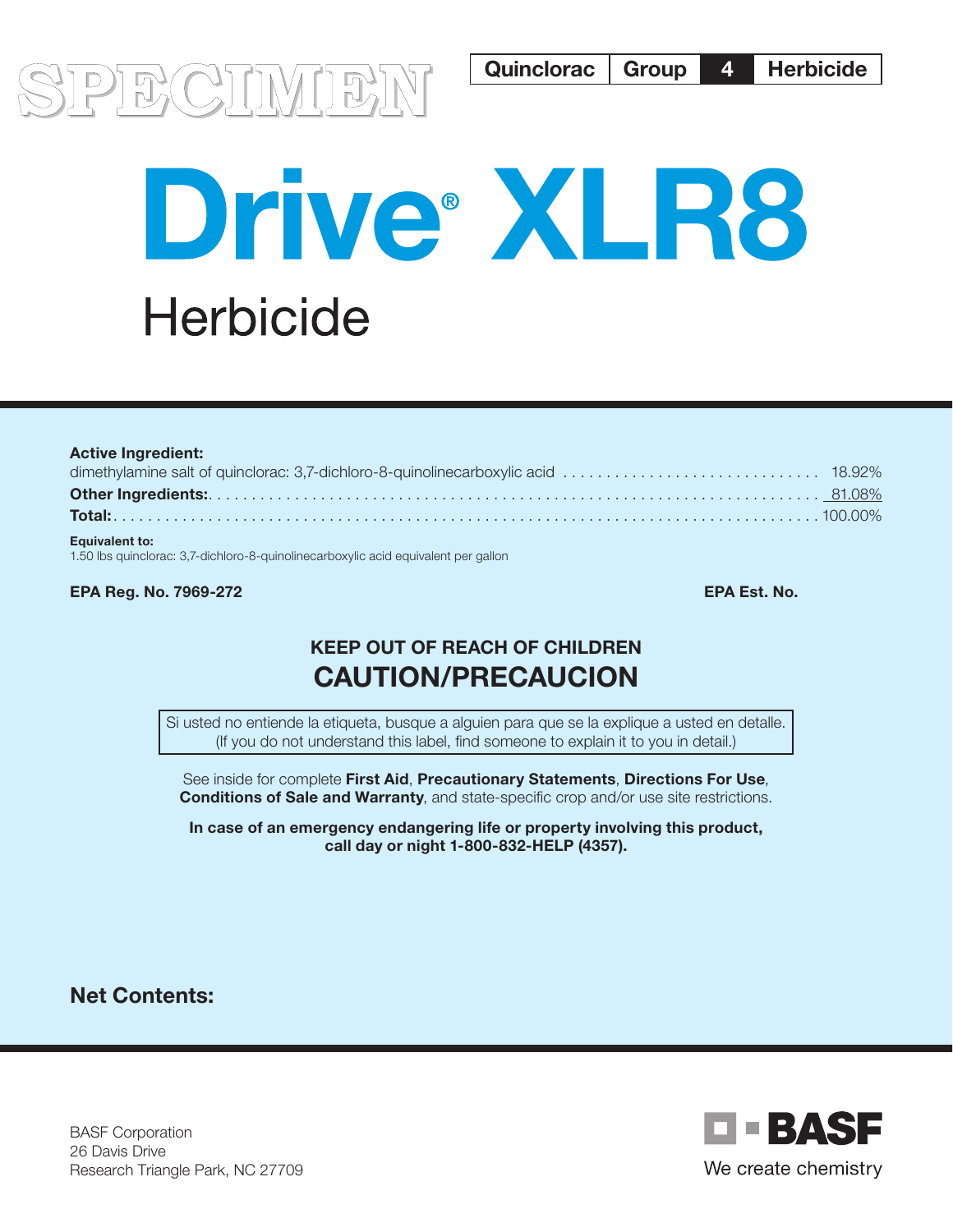| <b>FIRST AID</b>                                                                                                 |                                                                                                                                                                                                                                                                                          |  |
|------------------------------------------------------------------------------------------------------------------|------------------------------------------------------------------------------------------------------------------------------------------------------------------------------------------------------------------------------------------------------------------------------------------|--|
| If swallowed                                                                                                     | • Call a poison control center or doctor immediately for treatment advice.<br>• Have person sip a glass of water if able to swallow.<br>• DO NOT induce vomiting unless told to do so by a poison control center or doctor.<br>• DO NOT give anything by mouth to an unconscious person. |  |
| If on skin or clothing                                                                                           | • Take off contaminated clothing.<br>• Rinse skin immediately with plenty of water for 15 to 20 minutes.<br>• Call a poison control center or doctor for treatment advice.                                                                                                               |  |
| If in eyes                                                                                                       | • Hold eyes open and rinse slowly and gently with water for 15 to 20 minutes.<br>• Remove contact lenses, if present, after first 5 minutes; then continue rinsing eyes.<br>• Call a poison control center or doctor for treatment advice.                                               |  |
| If inhaled                                                                                                       | • Move person to fresh air.<br>• If person is not breathing, call 911 or an ambulance; then give artificial respiration, prefer-<br>ably by mouth to mouth, if possible.<br>• Call a poison control center or doctor for further treatment advice.                                       |  |
| <b>HOTLINE NUMBER</b>                                                                                            |                                                                                                                                                                                                                                                                                          |  |
| Houghtoneolust container or label with you whan colling a poison control center or doctor or going for tractment |                                                                                                                                                                                                                                                                                          |  |

Have the product container or label with you when calling a poison control center or doctor or going for treatment. You may also contact BASF Corporation for emergency medical treatment information: 1-800-832-HELP (4357).

# Precautionary Statements

#### Hazards to Humans and Domestic Animals

CAUTION. Harmful if swallowed. Wash thoroughly with soap and water after handling and before eating, drinking, chewing gum, using tobacco, or using the toilet.

# Personal Protective Equipment (PPE)

#### Applicators and other handlers must wear:

- Long-sleeved shirt and long pants
- Chemical-resistant gloves, made of butyl rubber ≥ 14 mils, natural rubber ≥ 14 mils, neoprene rubber ≥ 14 mils, or nitrile rubber ≥ 14 mils
- Shoes plus socks

Follow manufacturer's instructions for cleaning/maintaining PPE. If no such instructions for washables exist, use detergent and hot water. Keep and wash PPE separately from other laundry.

# USER SAFETY RECOMMENDATIONS

#### Users should:

- Remove clothing/PPE immediately if pesticide gets inside. Then wash thoroughly and put on clean clothing.
- Remove PPE immediately after handling this product. Wash the outside of gloves before removing. As soon as possible, wash thoroughly and change into clean clothing.

# Engineering Controls

When handlers use closed systems or enclosed cabs in a manner that meets the requirements listed in the Worker Protection Standard (WPS) for agricultural pesticides [40 CFR 170.240(d)(4-6)], the handler PPE requirements may be reduced or modified as specified in the WPS.

# Environmental Hazards

This chemical has properties and characteristics associated with chemicals detected in groundwater. The use of this chemical where soils are permeable, particularly where the water table is shallow, may result in groundwater contamination.

Keep out of lakes, ponds and streams. **DO NOT** apply directly to water, to areas where surface water is present, or to intertidal areas below the mean high water mark. DO NOT contaminate water by cleaning of equipment or disposal of rinsate.

# Directions For Use

It is a violation of federal law to use this product in a manner inconsistent with this labeling. All applicable directions, restrictions and precautions are to be followed. This labeling must be in the possession of the user at time of application.

**DO NOT** apply this product in a way that will contact workers or other persons, either directly or through drift. Only protected handlers may be in the specified area during application. For any requirements specific to your state or tribe, consult the agency responsible for pesticide regulation.

Apply as a medium or coarser spray (ASABE standard 572). **DO NOT** release spray at a height greater than 30 inches above the ground. DO NOT apply when wind speeds are greater than 10 mph at the application site.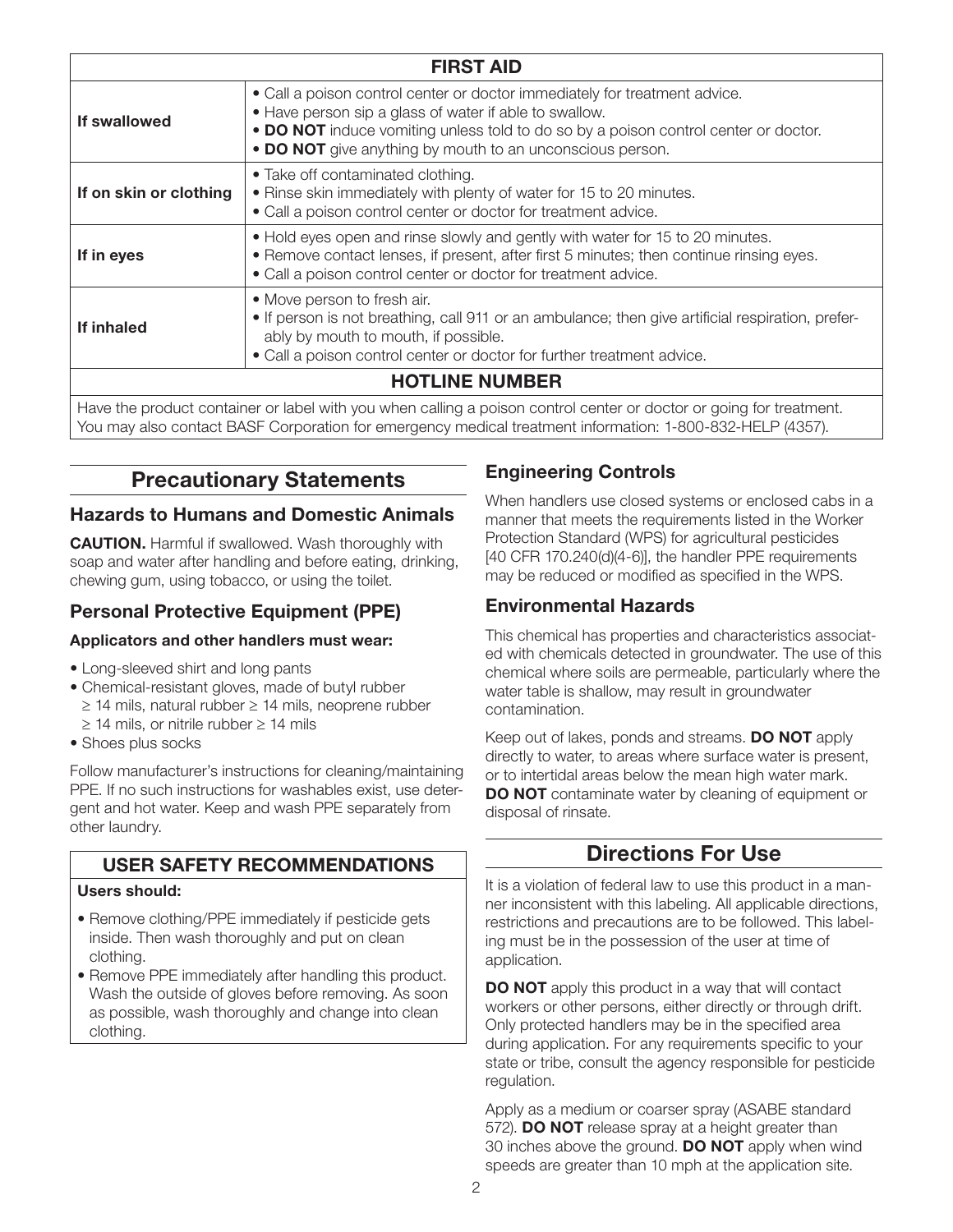BASF Corporation does not recommend or authorize the use of this product in manufacturing, processing or preparing custom blends with other products for application to turfgrass. **DO NOT** use to formulate or reformulate any other pesticide product that is not registered by EPA.

# AGRICULTURAL USE REQUIREMENTS

Use this product only in accordance with its labeling and with the Worker Protection Standard, 40 CFR part 170. This standard contains requirements for the protection of agricultural workers on farms, forests, nurseries, and greenhouses, and handlers of agricultural pesticides. It contains requirements for training, decontamination, notification, and emergency assistance. It also contains specific instructions and exceptions pertaining to the statements on this label about personal protective equipment (PPE) and restricted-entry interval. The requirements in this box only apply to uses of this product that are covered by the Worker Protection Standard.

**DO NOT** enter or allow worker entry into treated areas during the restricted-entry interval (REI) of 12 hours.

PPE required for early entry to treated areas that is permitted under the Worker Protection Standard and that involves contact with anything that has been treated, such as plants, soil, or water, is:

- Coveralls
- Chemical-resistant gloves made of any butyl rubber ≥ 14 mils, natural rubber ≥ 14 mils, neoprene rubber ≥ 14 mils, or nitrile rubber ≥ 14 mils
- Shoes plus socks

# NONAGRICULTURAL USE REQUIREMENTS

The requirements in this box apply to uses of this product that are NOT within the scope of the Worker Protection Standard for agricultural pesticides (40 CFR Part 170). The WPS applies when this product is used to produce agricultural plants on farms, nurseries, or greenhouses.

Professional applications to residential and nonresidential turfgrass (excluding sod farms) are not within the scope of the Worker Protection Standard.

#### DO NOT enter or allow others to enter the treated area until sprays have dried.

# STORAGE AND DISPOSAL

DO NOT contaminate water, food, or feed by storage or disposal.

#### Pesticide Storage

Store in a dry, well-ventilated area.

#### Pesticide Disposal

Wastes resulting from the use of this product must be disposed of on-site or at an approved waste disposal facility.

# Container Handling

Nonrefillable Container. DO NOT reuse or refill this container. Triple rinse or pressure rinse container (or equivalent) promptly after emptying; then offer for recycling, if available, or reconditioning, if appropriate, or puncture and dispose of in a sanitary landfill, or by incineration, or by other procedures approved by state and local authorities.

Triple rinse containers small enough to shake  $(capacity \leq 5 gallons)$  as follows: Empty the remaining contents into application equipment or a mix tank and drain for 10 seconds after the flow begins to drip. Fill the container 1/4 full with water and recap. Shake for 10 seconds. Pour rinsate into application equipment or a mix tank, or store rinsate for later use or disposal. Drain for 10 seconds after the flow begins to drip. Repeat this procedure two more times.

Triple rinse containers too large to shake

(capacity > 5 gallons) as follows: Empty the remaining contents into application equipment or a mix tank. Fill the container 1/4 full with water. Replace and tighten closures. Tip container on its side and roll it back and forth, ensuring at least one complete revolution, for 30 seconds. Stand the container on its end and tip it back and forth several times. Turn the container over onto its other end and tip it back and forth several times. Empty the rinsate into application equipment or a mix tank, or store rinsate for later use or disposal. Repeat this procedure two more times.

**Pressure rinse as follows:** Empty the remaining contents into application equipment or mix tank and continue to drain for 10 seconds after the flow begins to drip. Hold container upside down over application equipment or mix tank, or collect rinsate for later use or disposal. Insert pressure rinsing nozzle in the side of the container and rinse at about 40 PSI for at least 30 seconds. Drain for 10 seconds after the flow begins to drip.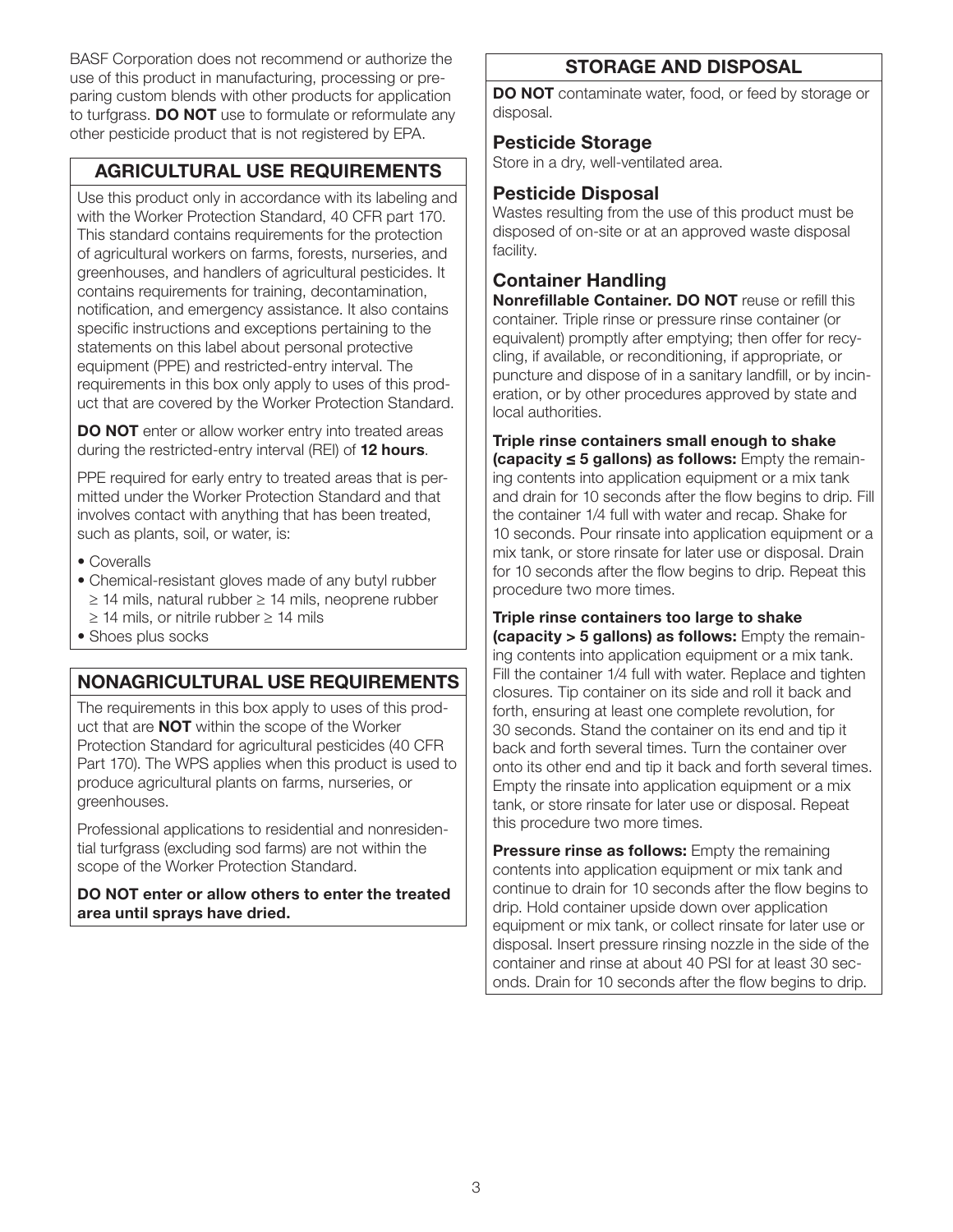#### In Case of Emergency

In case of large-scale spillage regarding this product, call:

| $\bullet$ CHEMTREC | 1-800-424-9300        |
|--------------------|-----------------------|
| • BASF Corporation | 1-800-832-HELP (4357) |

In case of medical emergency regarding this product, call:

- Your local doctor for immediate treatment
- Your local poison control center (hospital)
- BASF Corporation 1-800-832-HELP (4357)

#### Steps to be taken in case material is released or spilled:

- Dike and contain the spill with inert material (sand, earth, etc.) and transfer liquid and solid diking material to separate containers for disposal.
- Remove contaminated clothing, and wash affected skin areas with soap and water.
- Wash clothing before reuse.
- Keep the spill out of all sewers and open bodies of water.

#### Product Information

Drive® XLR8 herbicide may be applied postemergence to residential and nonresidential turfgrass (refer to Table 1. Turfgrass Tolerance (Established)) for the control of many broadleaf and grass weeds on the following sites:

- Airports
- Athletic fields
- Cemeteries
- Golf courses
- Grounds or lawns around residential and commercial establishments
- Houses of worship
- Military and other institutions
- Multifamily dwellings
- Parks
- Picnic grounds
- Roadsides
- Schools
- Sod farms

# Mode of Action

Quinclorac is classified as a Group 4 herbicide by the Weed Science Society of America (WSSA). Quinclorac, the active ingredient in **Drive XLR8**, is an auxin agonist and is classified as a quinoline carboxylic acid. It is absorbed by foliage and roots and translocated throughout the plant. The control symptoms exhibited by broadleaf weeds include leaf and stem curl or twisting, and chlorosis. Susceptible grasses demonstrate stunting, chlorosis, and gradual reddening followed by necrosis and death. Refer to Table 1, Table 2, and Table 3 for turfgrass tolerance and susceptible weed species.

#### Herbicide Resistance Management

#### Management Plan

While weed resistance to Group 4 herbicides is infrequent, populations of resistant biotypes are known to exist. Weeds resistant to Group 4 herbicides may be effectively managed using herbicide(s) from a different group. Resistance management should be part of a diversified weed control strategy that integrates chemical, cultural, and mechanical (tillage) control tactics. Cultural control tactics include crop rotation, proper fertilizer placement, and optimum seeding rate/row spacing. Consult your local BASF representative, state cooperative extension service, professional consultants, or other qualified authority to determine appropriate actions if you suspect resistant weeds.

#### Chemical Control

- DO NOT rely on a single herbicide mode of action for weed control.
- Follow labeled application rate and weed growth stage specifications.
- The use of preemergence herbicides that provide soil residual control of broadleaf and grass weeds is recommended to reduce early season weed competition and allow for timely postemergence herbicide applications.
- Use tank mixes and sequential applications with other non-Group 4 herbicides that are also effective on the target weeds.
- Use recommended adjuvant, adequate spray volume, proper nozzle and pressure to ensure effective coverage of weeds.

#### Suspected Herbicide-Resistant Weeds may be Identified by these Indicators:

- Failure to control a weed species normally controlled by the herbicide at the dose applied, especially if control is achieved on adjacent weeds;
- A spreading patch of non-controlled plants of a particular weed species; and
- Surviving plants mixed with controlled individuals of the same species.

#### Best Management Practices for Resistance Management/Scouting and Containment

- Scout areas prior to application to identify the weed species present and their growth stage to determine if the intended application will be effective.
- Scout areas after herbicide application to determine if there are any weed escapes.
- Control weed escapes with a non-Group 4 herbicide or use a mechanical control measure.
- Contact your **Drive XLR8** supplier and/or your local BASF representative to report weed escapes.
- To the extent possible **DO NOT** allow weed escapes to produce seeds or to proliferate vegetatively.
- Clean equipment before moving to a different area to avoid spread of resistant weeds.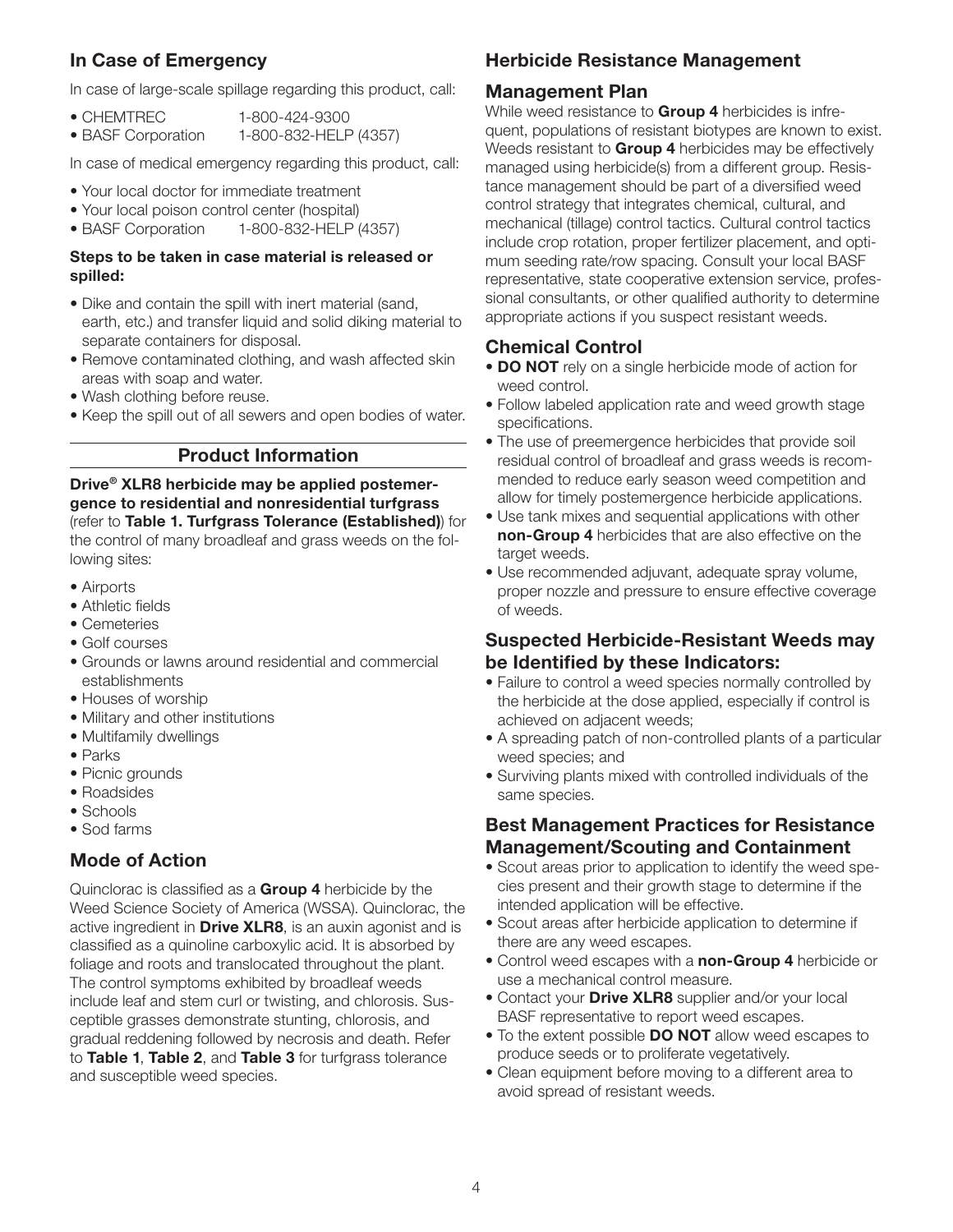#### Application Information

#### In New York, Drive® XLR8 herbicide can only be applied as a spot application.

Apply Drive XLR8 to actively growing weeds as postemergence broadcast or spot sprays using the turfgrass species, rate, and growth stages indicated in Table 1, Table 2, and Table 3. DO NOT exceed the labeled application rate or fail to comply with use restrictions listed in Restrictions and Limitations.

For best results, weeds should not be under stress from lack of water, excessive water, low fertility, mowing shock, excessive hot or cold temperatures, or injury from other herbicide applications.

To achieve consistent weed control, use methylated seed oil (MSO). Refer to Table 2 and Table 3 for rates.

Adding adjuvants may cause slight leaf burn, but new growth is normal, and turfgrass vigor is not reduced. The potential for leaf burn is increased when relative humidity and temperature are high. Additional stress from low mowing heights may also increase the possibility of turfgrass injury. Chelated iron or sprayable soluble nitrogen fertilizer will reduce a slight yellowing that may occur on some turfgrass species. Not all chelated iron or sprayable nitrogen fertilizers are compatible with **Drive XLR8**. Always perform a compatibility test to ensure proper mixing. See **Compat**ibility Test For Mix Components section of label for directions.

# Broadcast Applications

Apply with properly calibrated ground equipment in sufficient water per acre to provide uniform spray distribution (at least 20 gallons of water per acre or at least 0.5 gallon per 1000 square feet). Use low-pressure sprayers at 20 to 40 psi.

Maintain continuous agitation during spraying with good mechanical or bypass agitation. Nozzle screens must be no finer than 50 mesh (100 mesh is finer than 50 mesh). Check sprayer routinely to determine proper calibration. Flat fan, flood, or cone nozzles may be used. Arrange nozzles for uniform coverage for turfgrass and weeds to be controlled. Adjust boom height, nozzle selection, and pressure to provide uniform coverage and minimize spray drift.

Avoid overlaps that will increase rates above those labeled for use. Avoid application when winds may cause drift. **DO NOT** apply when wind speeds are greater than 10 mph at the application site.

# Spot Applications

Postemergence spot applications may be made to susceptible weeds in turfgrass that is tolerant to **Drive XLR8** (see Table 1 and Table 2). Apply 1.45 fluid ounces of **Drive XLR8** per 1000 square feet (0.75 lb ae/A) of treated area. See Table 5 for spot spray mix instructions.

Spot Treatment in New York: Spray individual weeds only. Adjust the sprayer to coarse spray to minimize wind drift. Apply to the center of the weed and spray to lightly cover.

#### Mowing Information

DO NOT mow 2 days before or after applying Drive XLR8 to maximize weed control and minimize potential turfgrass injury. Clippings from the first three mowings after application should be left on the treated area.

#### Irrigation and Rainfall

If soil moisture is not sufficient prior to Drive XLR8 application, irrigation may improve weed control. For best results, **DO NOT** water or irrigate for 24 hours after application. If rainfall does not occur in 2 to 7 days after application, irrigation of at least 1/2 inch is desirable.

# Extended Grass Control

To extend grass control, **Drive XLR8** can be tank mixed with Pendulum<sup>®</sup> 3.3 EC herbicide or Pendulum<sup>®</sup> AquaCap™ herbicide to provide residual control of annual grasses. Consult the respective tank mix labels for additional weeds controlled.

# Seeding/Overseeding/Sprigging

The use of **Drive XLR8** before or after seeding or overseeding a turfgrass area will not significantly interfere with the turfgrass seed germination and growth of those grass types identified as tolerant or moderately tolerant in Table 1. See Table 4 for seeding, overseeding, or sprigging application timing.

#### Adjuvants

# Additives in Spray Mix to Achieve Control

Methylated seed oil is the preferred adjuvant for postemergence applications. However, if an MSO is not available in your region, the use of a crop oil concentrate (COC) or other high quality surfactant must be used in the spray tank at the time of application. Refer to actual product label for use rates and use directions.

Additives should not be used when tank mixing with emulsifiable concentrate (EC) products or turfgrass phytotoxicity may occur.

Methylated seed oil or crop oil concentrate used as the adjuvant with **Drive XLR8** must meet all the following criteria:

- Nonphytotoxic
- Contain only EPA-exempt ingredients
- Provide good mixing quality in the jar test
- Successful in local experience

The exact composition of suitable products will vary; however, any methylated seed oil or crop oil concentrate used should contain emulsifiers to provide good mixing quality.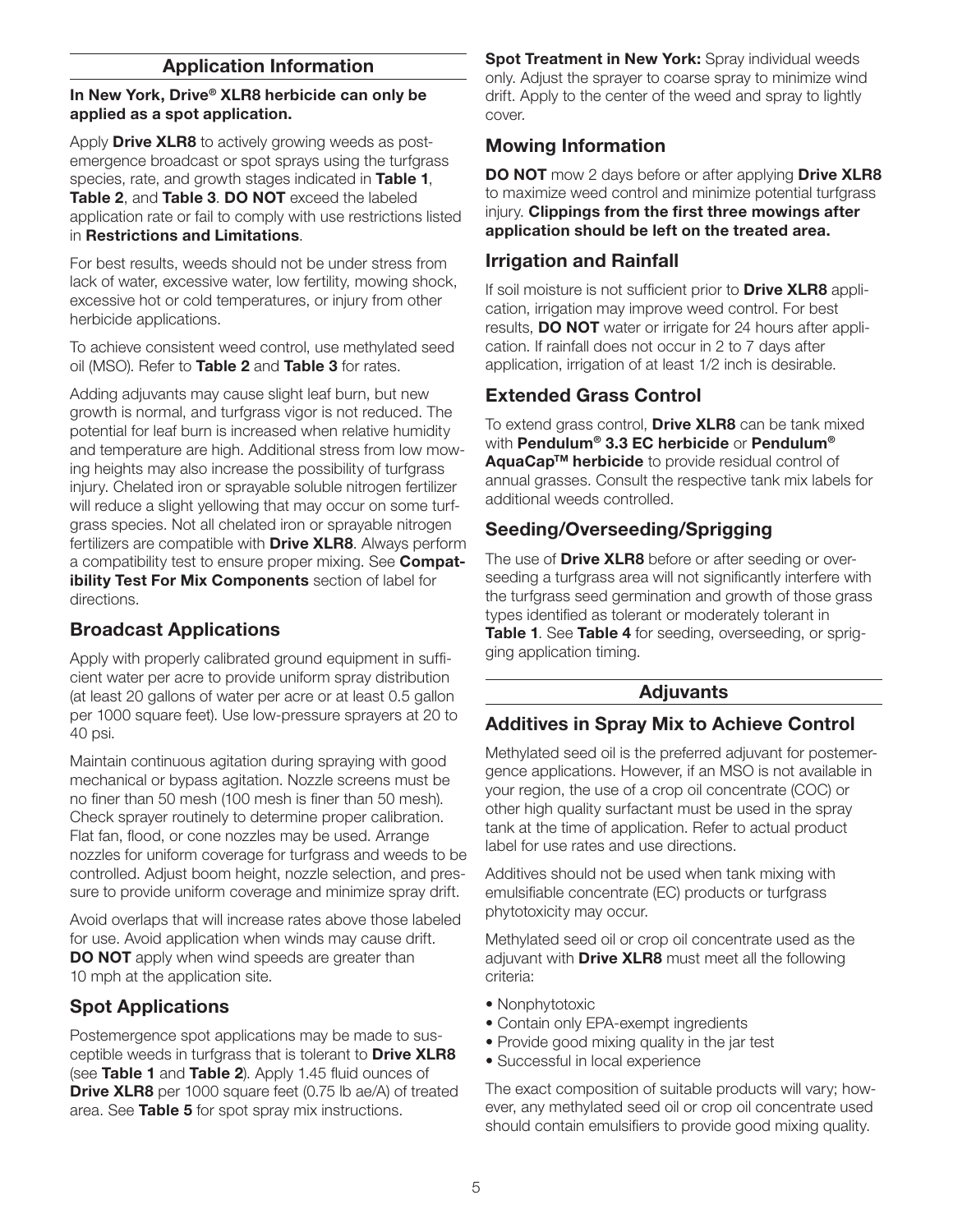When an adjuvant (or a specific adjuvant product, such as a drift control agent) is to be used with this product, the use of a Chemical Producers and Distributors Association (CPDA) certified adjuvant is recommended.

Consult your local BASF representative or distributor for instructions for your area.

#### Turfgrass Tank Mixes

Read and follow the applicable Restrictions and Limitations and Directions For Use on all products involved in tank mixing. It is the pesticide user's responsibility to ensure that all products are registered for the intended use. Read and follow the applicable restrictions and limitations and directions for use on all product labels involved in tank mixing. Users must follow the most restrictive directions for use and precautionary statements of each product in the tank mixture.

To increase spectrum of control of broadleaf weed species, a tank mix with 2,4-D; triclopyr; or other broadleaf herbicides may be used. For extended residual control, apply Drive<sup>®</sup> XLR8 herbicide with Pendulum<sup>®</sup> 3.3 EC herbicide or Pendulum<sup>®</sup> AquaCap<sup>™</sup> herbicide.

For sedge control, applications of Drive XLR8 with Basagran® T&O herbicide, Image® 70 DG herbicide, or MSMA may be made. Combinations with MSMA will aid in control of certain grass weeds, such as Bahiagrass or kikuyugrass. Consult labels for turfgrass tolerance when tank mixing. Make separate applications if all target weeds are not at the correct growth stage for treatment at the same time.

Physical incompatibility, reduced weed control, or turfgrass injury may result from mixing **Drive XLR8** with other pesticides (fungicides, herbicides, insecticides, or miticides), additives, or fertilizers.

Before tank mixing, a simple jar test is required to ensure compatibility of herbicides or other pesticides and/or additives.

# Cleaning Spray Equipment

Clean application equipment thoroughly using a strong detergent or commercial sprayer cleaner according to the manufacturer's directions before and after applying this product.

# Compatibility Test for Mix Components

Add components in the following sequence using 2 teaspoons for each pound or 1 teaspoon for each pint of labeled rate per acre.

- 1. Water For 20 gallons per acre spray volume, use 3.3 cups (800 ml) of water. For other spray volumes, adjust rates accordingly. Use only water from the intended source at the source temperature.
- 2. **Products in PVA bags** Cut an opening in the water-soluble PVA bag just large enough to use a teaspoon for measuring purposes. Use the opened, water-soluble PVA bag first when preparing spray

solution. Boron-containing fertilizers can be incompatible with PVA material. Include PVA material if a boron fertilizer is intended to be used. Cap the jar and invert 10 cycles.

- 3. Water-dispersible products (dry flowables, wettable powders, suspension concentrates, or suspoemulsions) - Cap the jar and invert 10 cycles.
- 4. Water-soluble products (Drive XLR8) Cap the jar and invert 10 cycles.
- 5. Emulsifiable concentrates (methylated seed oil) Cap the jar and invert 10 cycles.
- 6. Water-soluble additives Cap the jar and invert 10 cycles.

#### Let the solution stand for 15 minutes.

**Evaluate** the solution for uniformity and stability. The spray solution should not have free oil on the surface nor thick (clabbered) texture. For water-dispersible granule (WG) or wettable powder (WP) products, a fine precipitate that is easily resuspended is normal; large, nondispersible particles (>300 microns) that precipitate on standing are a sign of tank mix incompatibility. **DO NOT** use any spray solution that could clog spray nozzles.

#### Mixing Instructions

#### Mixing Order

- 1. Water Begin by agitating a thoroughly clean sprayer tank 3/4 full of clean water.
- 2. **Agitation** Maintain constant agitation throughout mixing and application.
- 3. **Inductor** If an inductor is used, rinse it thoroughly after each component has been added.
- 4. **Products in PVA bags** Place any product contained in water-soluble PVA bags into the mixing tank. Wait until all water-soluble PVA bags have fully dissolved and the product is evenly mixed in the spray tank before continuing.
- 5. Water-dispersible products (dry flowables, wettable powders, suspension concentrates, or suspo-emulsions)
- 6. Water-soluble products (such as Drive XLR8)
- 7. **Emulsifiable concentrates** (such as methylated seed oil or crop oil concentrate)
- 8. Water-soluble additives (such as chelated iron or soluble nitrogen fertilizer when applicable; not all chelated iron or sprayable nitrogen fertilizers are compatible with **Drive XLR8.** Always perform a compatibility test to ensure proper mixing. See Compatibility Test For Mix Components section of label for directions.)

#### 9. Remaining quantity of water

Maintain constant agitation during application.

# Backpack Sprayer

Begin with a clean spray tank. Fill the spray tank 1/2 full with clean water and add the required amount of **Drive XLR8** to the sprayer. Cap sprayer and agitate to ensure mixing. Uncap sprayer and add appropriate amount of methylated seed oil. Cap sprayer and agitate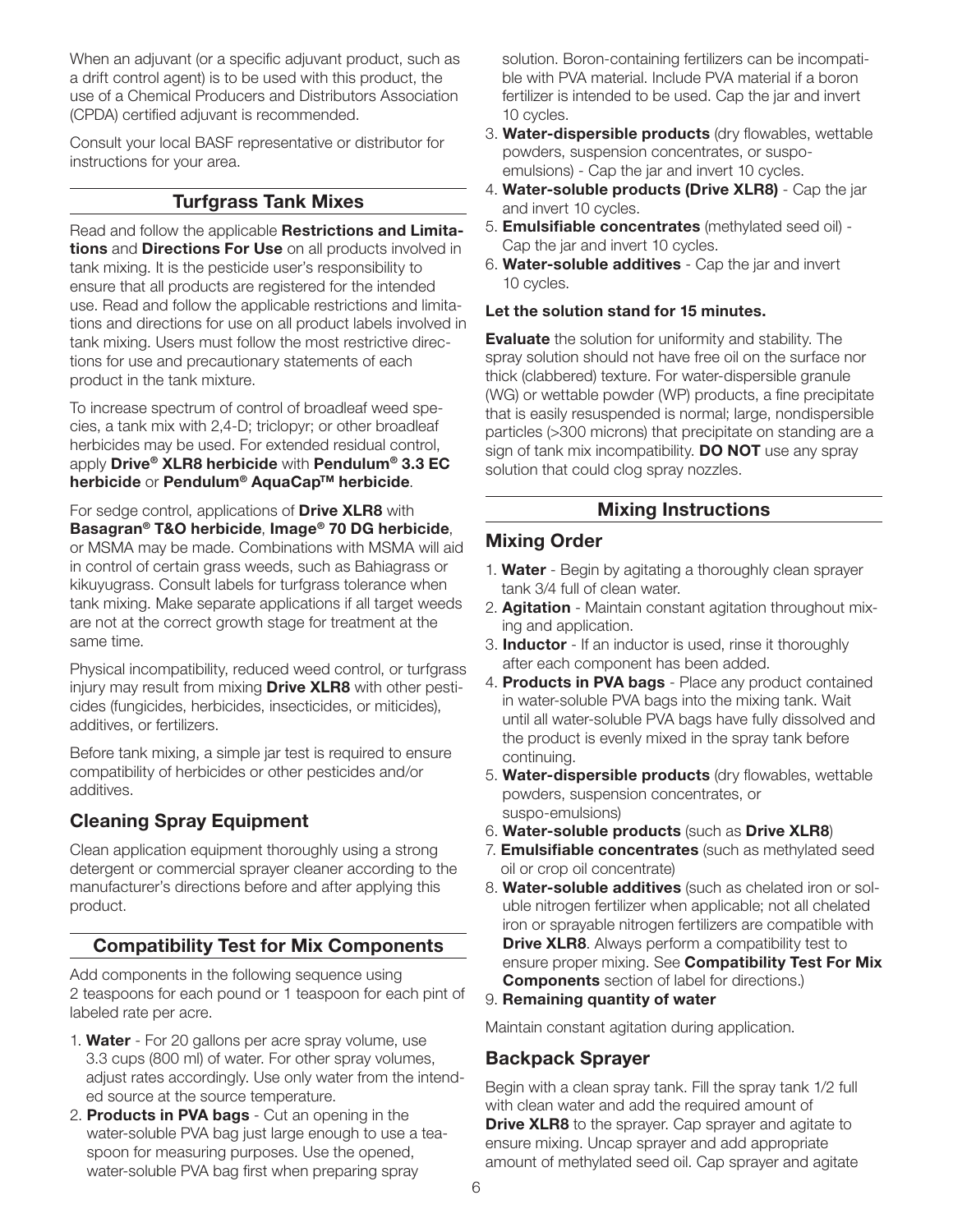once again. Uncap sprayer and finish filling tank to desired level. During application, agitate the mixture on occasion to ensure mixing. If the mixture is allowed to settle for any period of time, thorough agitation is essential before spraying is resumed.

#### Restrictions and Limitations

- In New York, Drive® XLR8 herbicide can only be applied as a spot application.
- DO NOT apply more than 128 fluid ounces of **Drive XLR8** per acre (or 2.9 fluid ounces per 1000 square feet) in one year (1.5 lbs ae per acre per year).
- DO NOT apply more than 64 fluid ounces of **Drive XLR8** per acre (or 1.45 fluid ounces per 1000 square feet) in a single application (0.75 lb ae per acre per application).
- DO NOT apply to golf course collars or greens.
- DO NOT make applications of Drive XLR8 to droughtstressed turfgrass and/or drought-stressed weeds.
- **DO NOT** apply to fine fescue unless it is part of a seed blend.
- DO NOT apply to Bahiagrass, carpetgrass, centipedegrass, colonial and seaside bentgrass, dichondra, St. Augustinegrass, or lawns or turfgrass where desirable clovers are present.
- DO NOT apply to exposed feeder roots of trees or ornamentals or within the dripline of trees and other ornamental species.
- **DO NOT** apply into any ornamental bed.
- DO NOT apply within 4 weeks after seedling emergence of creeping bentgrass, fine fescue blends, Kentucky bluegrass, and perennial ryegrass.
- DO NOT apply Drive XLR8 prior to and within 2 weeks after seeding seashore paspalum.
- DO NOT use clippings as mulch or compost around flowers, ornamentals, trees, or in vegetable gardens.
- **DO NOT** plant eggplants or tobacco within 12 months in areas treated with Drive XLR8.
- DO NOT plant tomatoes or carrots within 24 months in areas treated with Drive XLR8.
- Apply as a medium or coarser spray (ASABE standard 572).
- DO NOT release spray at a height greater than 30 inches above the ground.
- DO NOT apply when wind speeds are greater than 10 mph at the application site.
- Use a lawn-type sprayer with coarse spray because wind drift is less likely.
- Avoid mist and spray onto vegetables, flowers, ornamentals, shrubs, trees, and other desirable plants, especially plants belonging to the Solanaceae family, such as tomatoes, eggplants, and bell peppers.
- DO NOT discard rinsate on or near desirable plants.
- **DO NOT** apply this product by air or through any type of irrigation system or equipment.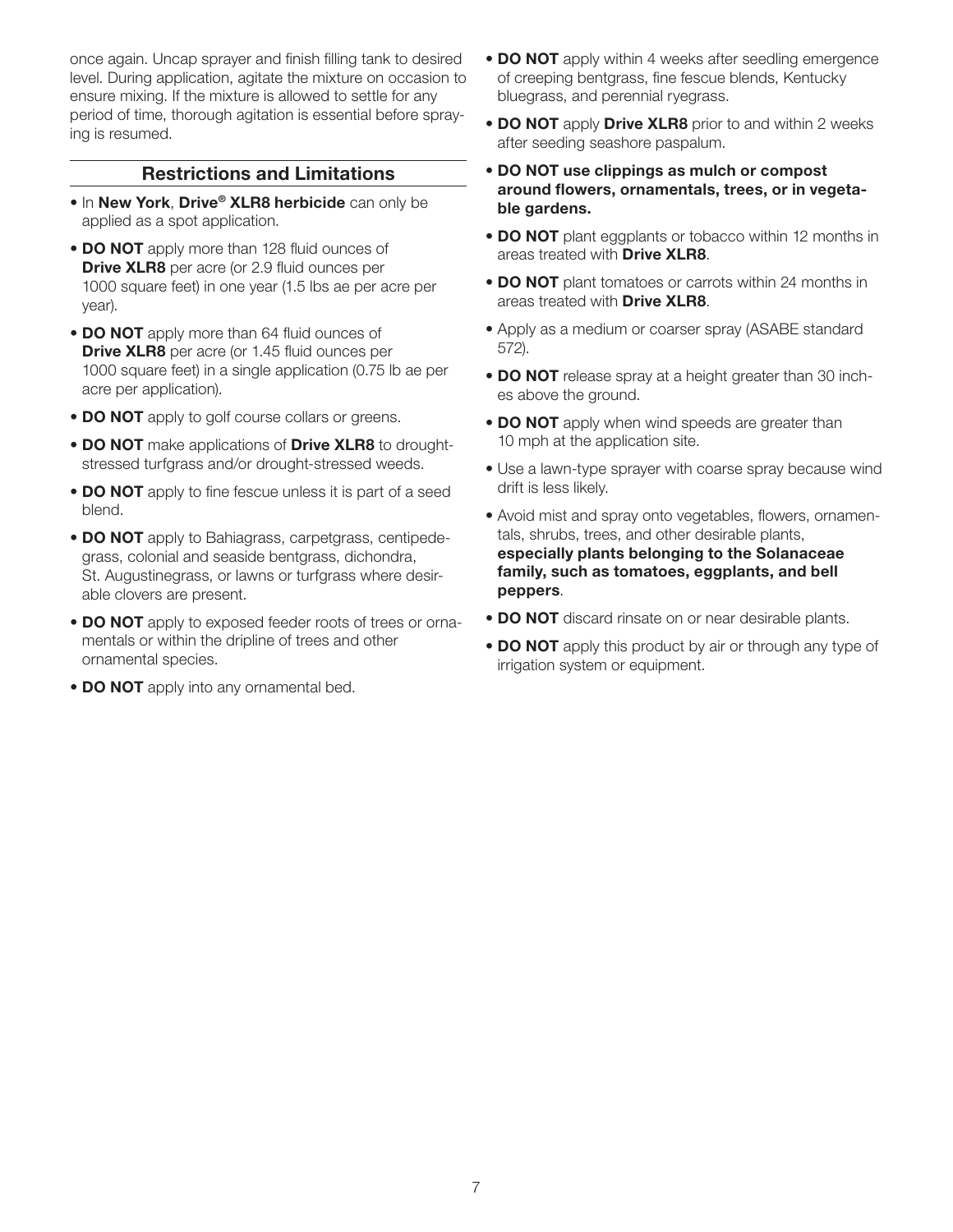#### Table 1. Turfgrass Tolerance (Established)

| <b>Highly Tolerant</b>                                                                                                                                                                      | <b>Moderately Tolerant</b>        | <b>Susceptible</b>  |  |
|---------------------------------------------------------------------------------------------------------------------------------------------------------------------------------------------|-----------------------------------|---------------------|--|
| Bermudagrass, common <sup>1</sup>                                                                                                                                                           | Bentgrass, creeping <sup>1</sup>  | <b>Bahiagrass</b>   |  |
| Bluegrass, annual                                                                                                                                                                           | Bermudagrass, hybrid <sup>1</sup> | Bentgrass, colonial |  |
| Bluegrass, Kentucky                                                                                                                                                                         | Bluegrass, rough (Poa trivialis)  | Bentgrass, seaside  |  |
| <b>Buffalograss</b>                                                                                                                                                                         | Fescue, Chewing's                 | Carpetgrass         |  |
| Fescue, tall                                                                                                                                                                                | Fescue, fine <sup>2</sup>         | Centipedegrass      |  |
| Ryegrass, annual                                                                                                                                                                            | Fescue, hard                      | Dichondra           |  |
| Ryegrass, perennial                                                                                                                                                                         | Fescue, red                       | St. Augustinegrass  |  |
| Zoysiagrass                                                                                                                                                                                 | Paspalum, seashore                |                     |  |
| <sup>1</sup> Yellowing that occurs on these species can be reduced by the addition of chelated iron or sprayable soluble nitrogen<br>fertilizer. See Application Information and Adjuvants. |                                   |                     |  |
| <sup>2</sup> Apply <b>Drive<sup>®</sup> XLR8 herbicide</b> to fine fescue only when it is part of a blend.                                                                                  |                                   |                     |  |
|                                                                                                                                                                                             |                                   |                     |  |

**DO NOT** use on golf course greens and collars.

#### Table 2. Drive XLR8 Application to Established Creeping Bentgrass

| <b>Turfgrass Species</b>                                                                                                                                                        | <b>Application Rate/Timing</b>                                                                                                | <b>Additive Rate</b>                                 |  |
|---------------------------------------------------------------------------------------------------------------------------------------------------------------------------------|-------------------------------------------------------------------------------------------------------------------------------|------------------------------------------------------|--|
| Bentgrass, creeping <sup>1,2</sup>                                                                                                                                              | <b>Drive XLR8</b> must be applied in 2 to 3 split applications at<br>0.5 to 1.0 fl oz per 1000 sq ft (0.25 to 0.51 lb ae/A).  |                                                      |  |
|                                                                                                                                                                                 | <b>DO NOT</b> exceed 128 fl ozs of product per acre (2.9 fl ozs of<br>product per 1000 sq ft) per year or 1.5 lbs ae/A/year.  |                                                      |  |
|                                                                                                                                                                                 | Time sequential application(s) 14 to 21 days apart.                                                                           | Methylated seed oil at                               |  |
| Bentgrass, creeping <sup>1,3</sup>                                                                                                                                              | <b>Drive XLR8</b> must be applied in 2 to 3 split applications at<br>0.65 to 1.0 fl oz per 1000 sq ft (0.33 to 0.51 lb ae/A). | 0.55 fl oz per 1000 sq ft<br>$(1.5 \text{ pints/A})$ |  |
|                                                                                                                                                                                 | <b>DO NOT</b> exceed 128 fl ozs of product per acre (2.9 fl ozs of<br>product per 1000 sq ft) per year or 1.5 lbs ae/A/year.  |                                                      |  |
|                                                                                                                                                                                 | Time sequential application(s) 14 to 21 days apart.                                                                           |                                                      |  |
| 1Yellowing that occurs on these species can be reduced by the addition of chelated iron or sprayable soluble nitrogen<br>fertilizer. See Application Information and Adjuvants. |                                                                                                                               |                                                      |  |
| <b>2DO NOT</b> apply this rate in California.                                                                                                                                   |                                                                                                                               |                                                      |  |
| <sup>3</sup> This rate range for use only in California.                                                                                                                        |                                                                                                                               |                                                      |  |
| <b>DO NOT</b> use on golf course greens and collars.                                                                                                                            |                                                                                                                               |                                                      |  |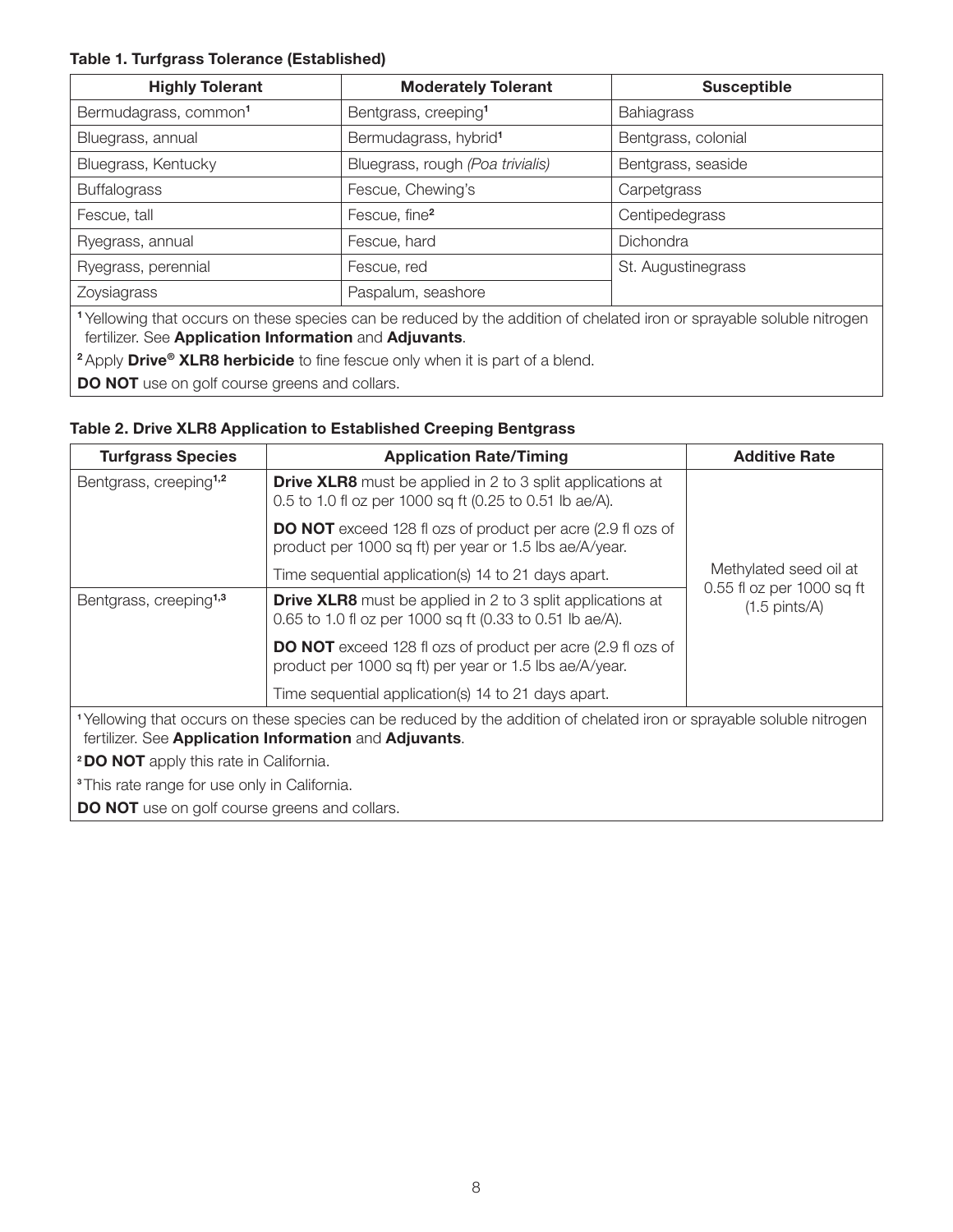| Table 3. Application Rates and Timing for Postemergence Weed Control in Turfgrass |  |  |
|-----------------------------------------------------------------------------------|--|--|
|-----------------------------------------------------------------------------------|--|--|

|                                     | <b>Weed Species Controlled</b> | Drive® XLR8 herbicide Rate                                              | <b>Additive Rate</b>    |
|-------------------------------------|--------------------------------|-------------------------------------------------------------------------|-------------------------|
| <b>Grass Weeds</b>                  |                                |                                                                         |                         |
| <b>Common Name</b>                  | <b>Scientific Name</b>         | <b>Broadcast Application</b>                                            |                         |
| Barnyardgrass                       | Echinochloa crus-galli         | 64 fl ozs of product per acre or                                        |                         |
| Crabgrass, large <sup>1,4</sup>     | Digitaria sanguinalis          | 1.45 fl ozs per 1000 sq ft (0.75 lb ae/A)                               |                         |
| Crabgrass, smooth <sup>1,4</sup>    | Digitaria ischaemum            |                                                                         |                         |
| Foxtail, giant <sup>1</sup>         | Setaria faberi                 |                                                                         |                         |
| Foxtail, green <sup>1</sup>         | Setaria viridis                | <b>Spot Application</b>                                                 |                         |
| Foxtail, yellow <sup>1</sup>        | Setaria glauca                 | New York: Drive XLR8 can only be<br>applied as a spot application.      |                         |
| Kikuyugrass <sup>2,3</sup>          | Pennisetum clandestinum        |                                                                         |                         |
| Signalgrass, broadleaf <sup>1</sup> | Brachiaria platyphylla         | 1.45 fl ozs of product per 1000 sq ft of<br>treated area (0.75 lb ae/A) |                         |
| Torpedograss <sup>3</sup>           | Panicum repens                 | Refer to footnotes in Table 2 and                                       |                         |
| <b>Broadleaf Weeds</b>              |                                | Table 3 for specific turfgrass or weed                                  |                         |
| <b>Common Name</b>                  | <b>Scientific Name</b>         | instructions.                                                           | Methylated seed         |
| Bindweed, field                     | Convolvulus arvensis           |                                                                         | oil at 0.55 fl oz       |
| Clover, hop                         | Trifolium aureum Pollich       |                                                                         | per 1000 sq ft          |
| Clover, red                         | Trifolium pratense             |                                                                         | $(1.5 \text{ pints/A})$ |
| Clover, white                       | Trifolium repens               |                                                                         |                         |
| Daisy, English <sup>2,5</sup>       | <b>Bellis perenne</b>          |                                                                         |                         |
| Dandelion, common <sup>2</sup>      | Taraxacum officinale           |                                                                         |                         |
| Dollarweed                          | Hydrocotyle umbellata          |                                                                         |                         |
| Geranium, Carolina                  | Geranium carolinianum          |                                                                         |                         |
| Horseweed <sup>5</sup>              | Conyza canadensis              |                                                                         |                         |
| Medic, black                        | Medicago lupulina              |                                                                         |                         |
| Morningglory spp.                   | Ipomoea sp.                    |                                                                         |                         |
| Speedwell, common                   | Veronica officinalis           |                                                                         |                         |
| Speedwell, slender                  | Veronica filiformis            |                                                                         |                         |
| Speedwell, thymeleaf                | Veronica serpyllifolia         |                                                                         |                         |
| Violet, wild                        | Viola sp.                      |                                                                         |                         |

<sup>1</sup> Under certain conditions, **Drive XLR8** application to annual grasses at 2-tiller to 4-tiller may not provide complete control. A sequential application will be required for grass control in these situations. Optimum control is achieved when applications of **Drive XLR8** + methylated seed oil are applied either before second tiller or as grass weeds mature.

<sup>2</sup>Tank mix partner or sequential application required.

<sup>3</sup> Make 2 sequential applications of 1.0 fl oz (0.51 lb ae/A) of **Drive XLR8** per 1000 sq ft and an additional sequential application up to 0.90 fl oz (0.46 lb ae/A) of **Drive XLR8** per 1000 sq ft at 14-day to 21-day intervals.

<sup>4</sup> Biotypes of large and smooth crabgrass in California have shown varied response to **Drive XLR8**. If control failure occurs following a full or split application, **DO NOT** reapply **Drive XLR8**. Change to a herbicide with a different mode of action.

<sup>5</sup> NOT FOR USE to control this weed in California.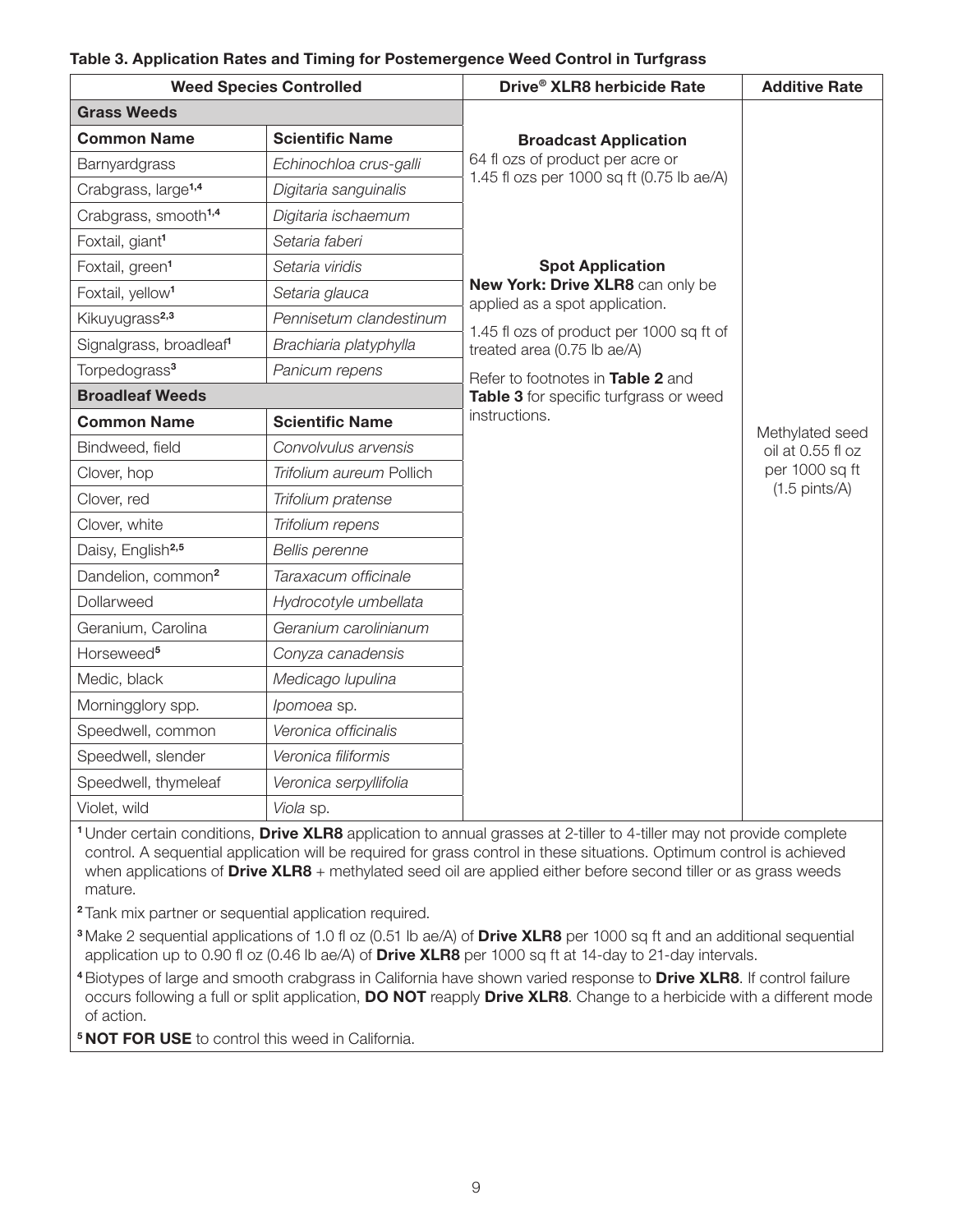#### Table 4. Seeding/Overseeding/Sprigging Timing Chart<sup>1</sup>

| <b>Variety</b>                                                     | <b>Before</b><br>seeding $2$ | At seeding | 7 days after<br>emergence | 14 days after<br>emergence | 28 days after<br>emergence |
|--------------------------------------------------------------------|------------------------------|------------|---------------------------|----------------------------|----------------------------|
| Annual bluegrass                                                   | ОK                           | ОK         | ОK                        | OK                         | ОK                         |
| Annual ryegrass                                                    | OK                           | OK         | ОK                        | OK                         | ОK                         |
| <b>Buffalograss</b>                                                | OK                           | OK         | OK                        | OK                         | OK                         |
| Common Bermudagrass <sup>3</sup><br>(for sprigging see footnote 3) | OK                           | OK         | OK.                       | OK                         | OK                         |
| Creeping bentgrass                                                 | OK                           | <b>NO</b>  | <b>NO</b>                 | <b>NO</b>                  | OK                         |
| Fine fescue (in blend)                                             | OK                           | <b>NO</b>  | <b>NO</b>                 | <b>NO</b>                  | ОK                         |
| Hybrid Bermudagrass <sup>3</sup><br>(for sprigging see footnote 3) | OK                           | OK         | OK.                       | OK                         | OK                         |
| Kentucky bluegrass                                                 | ОK                           | <b>NO</b>  | <b>NO</b>                 | <b>NO</b>                  | OK                         |
| Perennial ryegrass                                                 | OK                           | ОK         | <b>NO</b>                 | <b>NO</b>                  | ОK                         |
| Seashore paspalum <sup>3,4</sup><br>(for sprigging see footnote 3) | <b>NO</b>                    | <b>NO</b>  | <b>NO</b>                 | OK                         | ОK                         |
| Tall fescue                                                        | OK                           | OK         | OK                        | OK                         | OK                         |
| Zoysiagrass <sup>3</sup><br>(for sprigging see footnote 3)         | ОK                           | OK         | OK                        | OK                         | OK                         |

<sup>1</sup> NOTE: No adjuvant or additive should be used when Drive<sup>®</sup> XLR8 herbicide applications are made on newly emerged turfgrass seedlings until 28 days after emergence. With the exception of seashore paspalum, a Drive XLR8 application rate of 1.45 fl ozs/1000 sq ft (0.75 lb ae/A) can be made to all other turfgrass species in Table 4.

<sup>2</sup> Drive XLR8 can be applied 7 days or greater prior to seeding.

<sup>3</sup> Drive XLR8 can be used anytime prior to, at or after sprigging as indicated by turfgrass species in Table 4.

<sup>4</sup>0.75 fl oz to 1.45 fl ozs/1000 sq ft (0.37 to 0.75 lb ae/A) application can be made at times indicated in Table 4.

Time **Drive XLR8** application around the seeding operations using the chart above as a reference point.

#### Table 5. Spot Spraying with Drive XLR8

| *Spray Mix Volume<br>(gallons) | <b>Drive XLR8 Product in Mix</b><br>(tablespoons) | <b>MSO Adjuvant in Mix</b><br>(tablespoons) |
|--------------------------------|---------------------------------------------------|---------------------------------------------|
|                                |                                                   | l.b                                         |
|                                |                                                   |                                             |
|                                |                                                   |                                             |

\* Apply at the rate of 1 gallon per 1000 sq ft.

1 tablespoon =  $0.5$  fl oz (0.25 lb ae/A) of **Drive XLR8** product.

NOTES: For consistent results, make Drive XLR8 application to newly germinated crabgrass, to 1-tiller crabgrass, and when crabgrass has matured to 5 tillers or greater. Under certain conditions, applications of Drive XLR8 made to annual grasses 2-tiller to 4-tiller may not provide complete control. A sequential application will be required for grass control in these situations.

Spot Treatment in New York: Spray individual weeds only. Adjust the sprayer to coarse spray to minimize wind drift. Apply to center of the weed and spray lightly to cover.